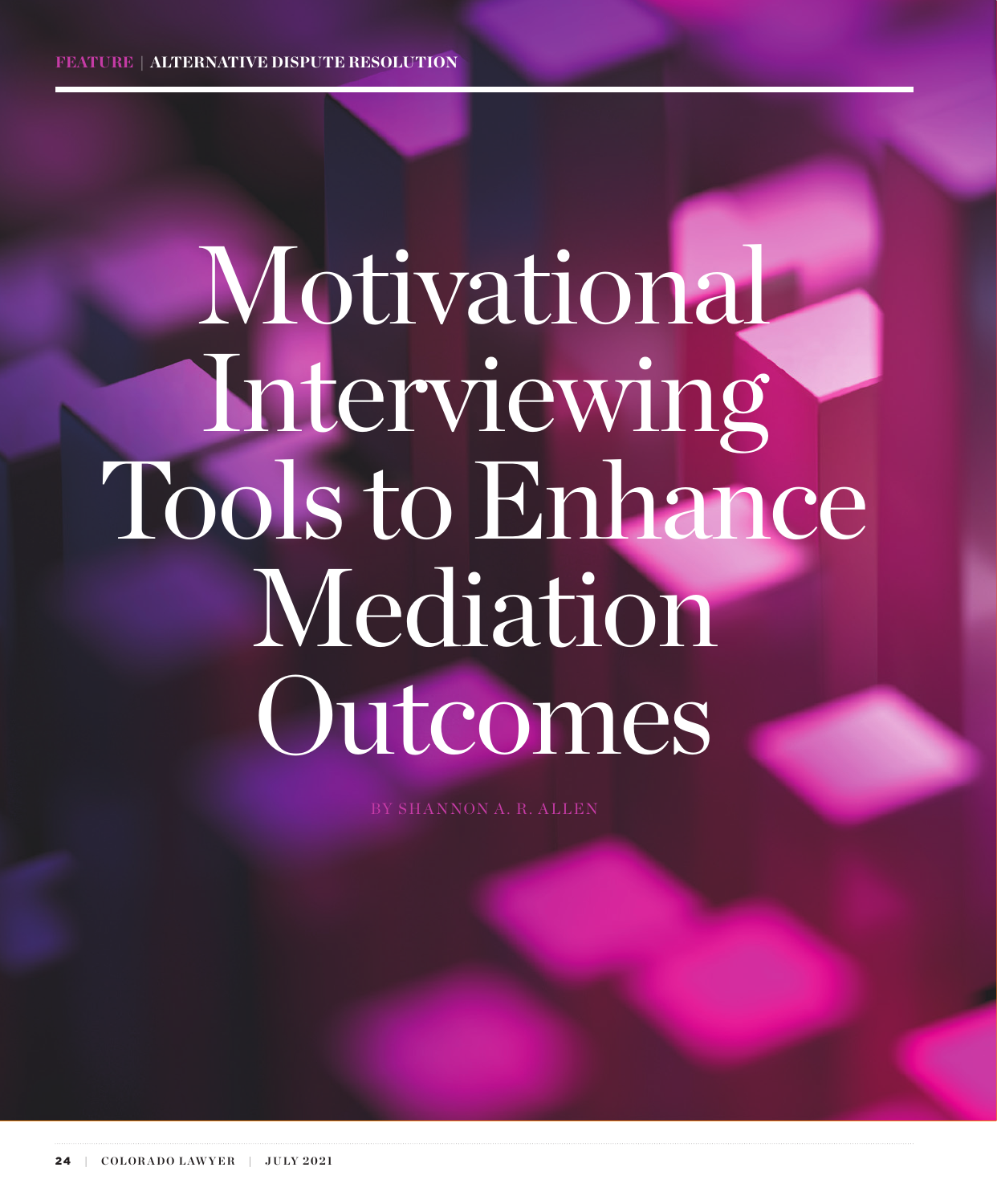<span id="page-1-0"></span>

*Applying motivational interviewing techniques in mediations increases the likelihood of settlement. This article explores the use of motivational interviewing tools to enhance agreements.*

otivational Interviewing (MI) is a research-based method of achieving<br>positive behavior change.<sup>1</sup> The use of MI techniques in mediation has<br>been proven to significantly increase the likelihood of settlement and<br>skills to positive behavior change.1The use of MI techniques in mediation has been proven to significantly increase the likelihood of settlement and improve mediation outcomes.2 This article equips mediators with MI is on mediators, MI skills are equally useful to negotiators generally.

# Why Motivational Interviewing?

MI is commonly used across fields from addiction therapy to medicine. Doctors, dentists, psychologists, social workers, and probation officers are now routinely trained in MI due to its high effectiveness in helping people positively change their minds and their behaviors[.3](#page-5-0)*The New York Times* recently touted MI as perhaps our only hope for successfully reasoning with unreasonable people in a highly polarized political and cultural climate.<sup>[4](#page-5-0)</sup> Recent scholarship shows that MI is also highly effective in family law mediations,<sup>5</sup> and judicial officers are increasingly implementing MI strategies in communicating with parties in their courtrooms[.6](#page-6-0)

MI embodies a style and set of strategies to create an environment supportive of positive change and thus increases a person's motivation to change.[7](#page-6-0)These strategies include using collaborative, goal-oriented language to emphasize personal choice and responsibility and support change in a way that aligns with a person's own values.<sup>[8](#page-6-0)</sup> MI capitalizes on the interviewee's own motivation and desire for change, and it protects self-determination, so it helps people achieve their own objectives.<sup>[9](#page-6-0)</sup>

Recently, MI has been applied to the mediation context in select studies, which reveal that the mediation field has been missing out on the benefits of MI for far too long. Over 30 years of research in the behavior change field (such as substance abuse and other counseling situations) have shown the use of MI to be an evidence-based practice that improves outcomes, with outcomes defined as effectively helping to positively change attitudes and behaviors.[10](#page-6-0) MI is also being employed to address conflict resolution in the areas of restorative justice and judicial officer training.<sup>[11](#page-6-0)</sup>

Researchers have documented three major benefits to applying MI to mediation.<sup>[12](#page-6-0)</sup> First, MI improves mediators' skill sets[.13](#page-6-0) The mediator's role is to help parties create arrangements that will work best for them rather than to prescribe what the mediator personally believes is best.[14](#page-6-0) Because mediators typically ask questions, summarize positions, and acknowledge emotions, MI's framework complements many tools they already use.<sup>15</sup>

Second, MI increases trust between the mediator and mediation participants.<sup>[16](#page-6-0)</sup> When trust is present, participants are willing to be vulnerable because they have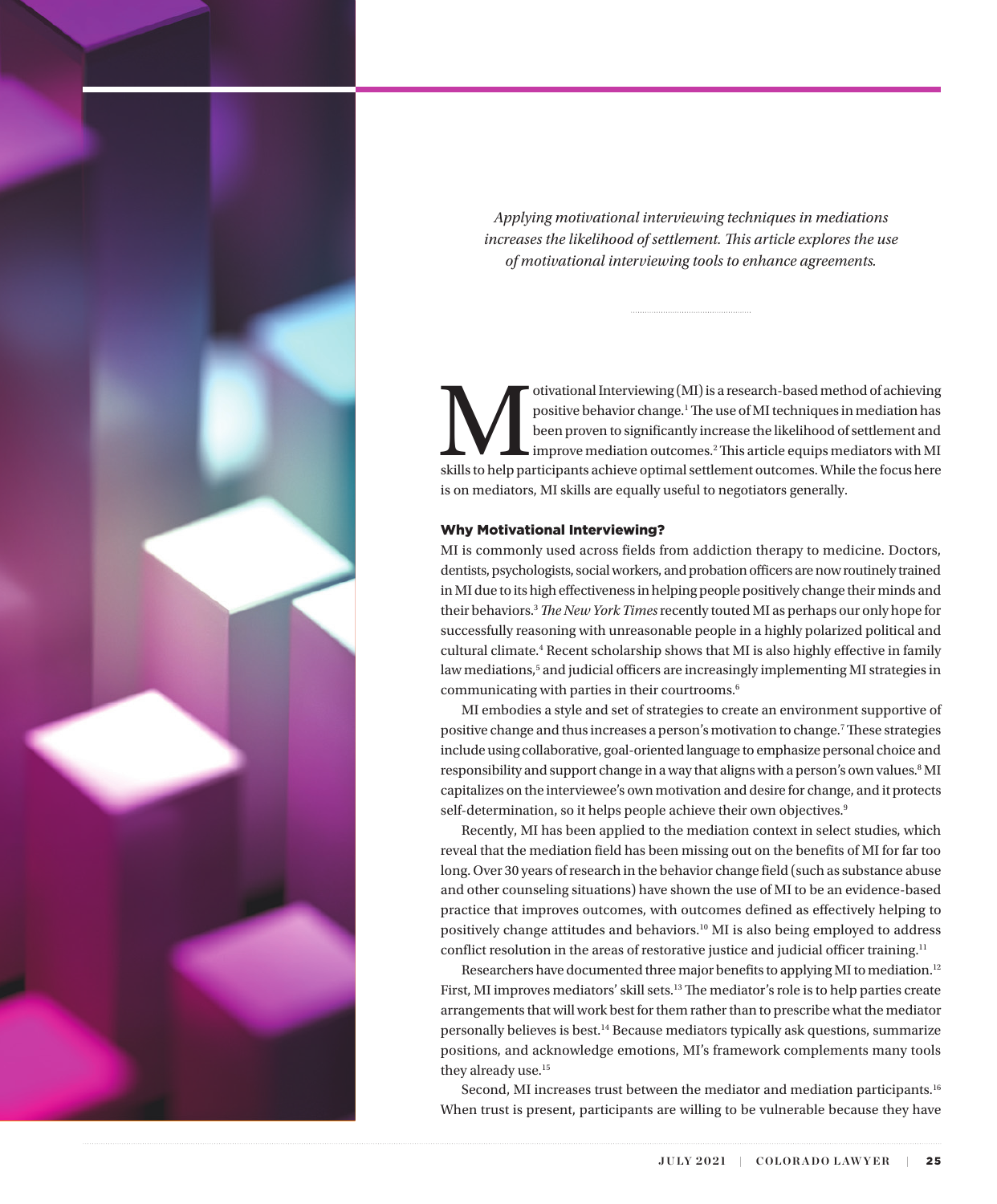<span id="page-2-0"></span>positive expectations, which allows them to be less defensive and more open to exploring new options. The extent to which parties allow themselves to be vulnerable depends in part on the mediator's skill in fostering participants' cooperation with the process and each other. MI enhances trust by emphasizing intrinsic motivations for change and employing compassion, empathy, and acceptance.<sup>17</sup>Therefore, participants are more likely to feel cared for and able to trust the mediator and the process[.18](#page-6-0)

Third, MI improves mediation outcomes. Recent research comparing family law mediations with and without the use of MI found that family law mediations with MI had double the rate of full agreements than those without and a lower rate of no agreement than of those without.<sup>[19](#page-6-0)</sup>

# Making Conversations Directional

The research is clear that what an MI interviewer says and does affects the resulting communication evoked from the client.<sup>20</sup> Therefore, the interviewer is not a passive participant in a conversation but rather an active guiding force.[21](#page-6-0) The research also shows that what the interviewee says affects that person's thinking and behavior. Accordingly, interviewers need to be aware that how they listen and respond affects what interviewees say, which, in turn, forms what interviewees do.<sup>22</sup>

Mediators are commonly trained in empathic listening styles, such as active listening. But unlike other empathic listening styles, MI is directional—it maintains a clear focus on a known goal that the participants, the setting, and the mediator together establish and maintain. Mediators can maintain MI's direction by using three interviewing styles.

# *Guiding Instead of Directing or Following*

MI primarily *guides* parties toward the goal to establish and maintain focus, instead of directing or following. There are three potential styles of any conversation: directing, following, and guiding.<sup>23</sup>

Using *directing*, the listener (here the mediator, but negotiators, including advocates, can also fill this role) provides the focus, which is rooted in the mediator's agenda. For example,

# "

Mediators are commonly trained in empathic listening styles, such as active listening. But unlike other empathic listening styles, MI is directional—it maintains a clear focus on a known goal that the participants, the setting, and the mediator together establish and maintain.

# ,,

the mediator might say, "I know you think the other party is being unreasonable, but it would really be better for you to settle this than to try to take that issue to court." This statement tells the participant why, from the mediator's perspective, it is in the participant's best interests to follow the mediator's advice.

The second style, *following*, is the opposite of directing. When employing this style, the mediator tries to understand the participant's agenda and allows the direction, momentum, and context of the conversation to follow accordingly. For example, a mediator might listen and reflect, "so you don't want to accept their offer," and allow the participant to vent about everything they think is wrong with the other side's position while actively empathizing with the participant's position. Here, the mediator follows the participant's lead with minimal control over the direction of the conversation.

In the third style, *guiding*, the mediator and the participant collaboratively search for direction by using the mediator's expertise and the participant's agenda. For example, a mediator could say, "you have some concerns with this offer. What elements of the offer do you think we could work with?" This statement establishes that the mediator is working with the participant to move in the direction of agreement, but on the participant's terms. MI employs this style, instead of following or directing, in a delicate balance of empowering and supporting the client without overtaking the conversation.

# Creating a Map

In almost every mediation, the parties, counsel, and mediator arrive with at least one shared goal: to reach an agreement. So in applying MI, the "positive change" to be reached is from a posture of disagreement to one of agreement. However, the participants' competing interests combined with heightened emotions often stemming from the conflict can create a difficult landscape to navigate in achieving the shared goal. Accordingly, the mediator's first task when applying MI is to decode the language spoken by the parties and counsel to identify ambivalence, change talk, and sustain talk so the mediator can effectively listen in a way that will bring about positive change.<sup>[24](#page-6-0)</sup>

# *Ambivalence*

Ambivalence is the simultaneous presence of competing motivations for and against change.[25](#page-6-0) We all know this general definition, but mediators seldom consciously identify ambivalence within their conversations and even less often respond to the ambivalence in a productive matter. This oversight is unfortunate because ambivalence is the most common place to get "stuck" on the road to change.<sup>26</sup> If mediators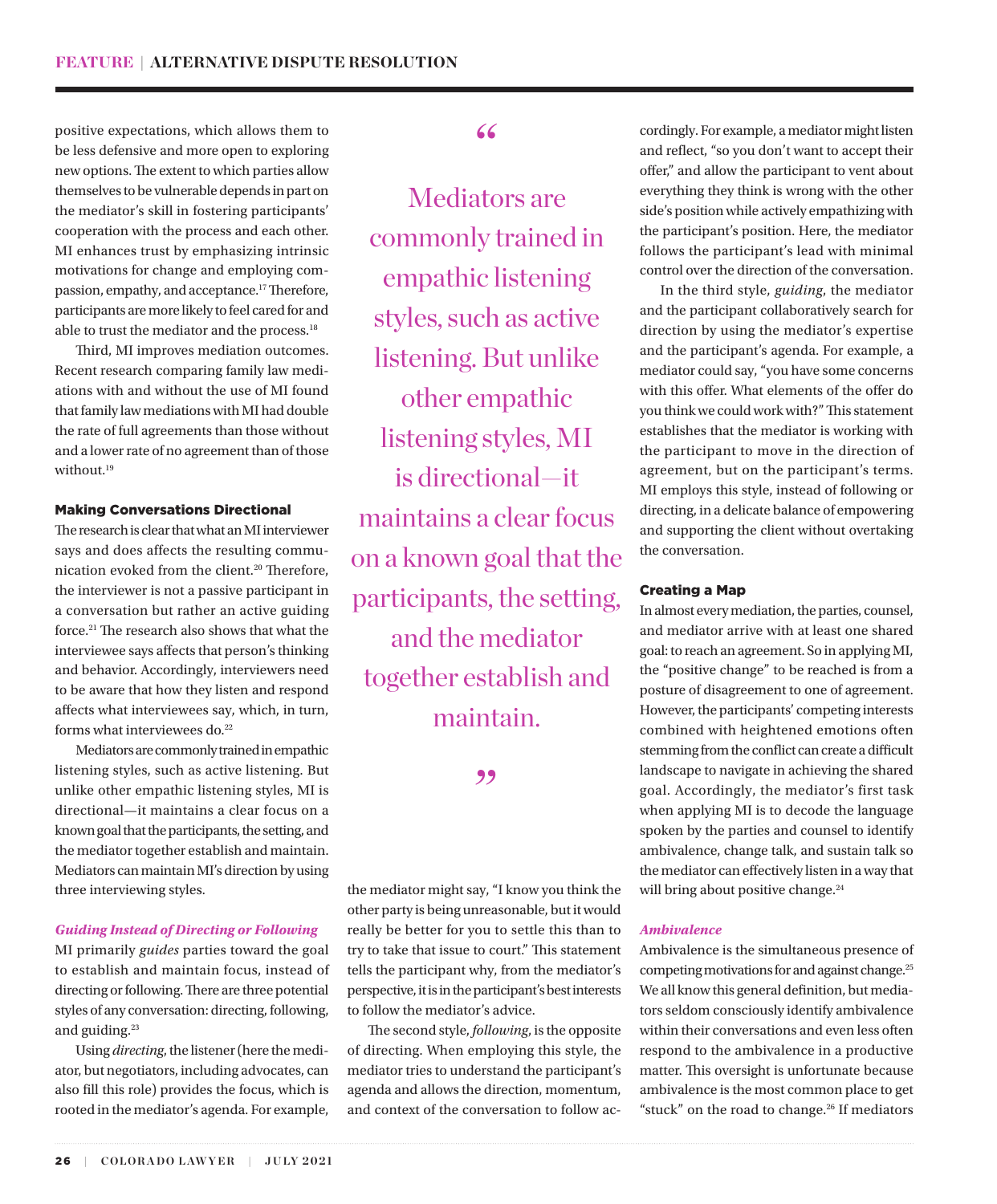<span id="page-3-0"></span>fail to recognize ambivalence, participants are more likely to remain stuck in indecision and sustain their current attitudes and behaviors.

To understand ambivalence, mediators simply need to think of a habit they have that they want to change, like eating fewer sweets or working out more. The potential benefits of changing a habit (e.g., feeling healthier and more energetic, losing weight, or living longer) are clear, but competing motivations to not make the change (such as enjoying an indulgence, feeding cravings, or sleeping in instead of waking up for a workout) are also present. Ambivalence is at the root of any behavior a person wishes to exhibit but does not, or any behavior a person wishes to stop but cannot.

The same is true for mediation participants: they know the benefits of reaching an agreement can be significant (such as reducing the risk of an unknown verdict, being able to control the details of a settlement, significantly reducing the costs of litigation, and reducing the effects of stress from the conflict), but reasons to not reach an agreement compete. For example, the settlement terms may be against their financial or personal interests; they may not want to be seen as "giving in"; they may not feel adequately heard, understood, vindicated, or exonerated; they do not want to see the other side let off the hook from the conflict; or they are emotionally tied to the other person. When a participant is ambivalent, mediators usually address only the substantive aspects of the negotiation, thinking only two options exist: (1) there needs to be a different offer that *is* acceptable, or (2) the client needs to be directed to accept the current offer. However, mediators must recognize that non-substantive motivating factors are also in play that can help bring a participant toward the ultimate goal of settlement.

The most obvious examples of ambivalence in mediation are spoken in two competing statements usually combined with the word "but." For example, "I don't want to pay to go to court, but that offer is simply ridiculous," or "I wish I could agree to that, but it's just not enough." More difficult examples require the mediator to read into the speaker's statement. Take, for example, the statement, "If the other party is really trying to reach an agreement, can't they offer more?" In this statement, the speaker is acknowledging the shared goal of reaching an agreement and at the same time expressing a motivation not to reach that agreement. With these less obvious ambivalent statements the mediator can restate the ambivalence to clearly express the competing motivations. For example, the mediator could reflect, "you came here today because you have a goal of reaching an agreement, and you appreciate that the other party wants to reach an agreement as well, but you are concerned that their offer is insufficient."

# "

If mediators fail to recognize ambivalence, participants are more likely to remain stuck in indecision and sustain their current attitudes and behaviors.

# ,,

Another example of a less-obvious ambivalent statement is, "every time I make an offer, the other party has to nitpick at the details." The participant here is really saying she wants to resolve the conflict, as evidenced by her multiple offers, but she is frustrated about the other party's over-attention to the details and likely also wishes the other party and mediator would recognize her good-faith efforts to reach an agreement. The mediator's ability to find the ambivalence in what was spoken and openly restate it in a way that clearly defines it sets the mediator up to work *with* the participant's ambivalence to bring about a change.

Ambivalence comprises two types of "talk": change talk and sustain talk[.27](#page-6-0) Learning to identify these expressions is crucial to understanding the participant's positions and moving them productively through the mediation.

# *Change Talk*

Change talk is any self-expressed language that is an argument for change.<sup>28</sup> In mediation, this almost always means an argument for reaching a settlement. Change talk varies in strength from (on the weak end) expressing a remote desire to change, to (on the strong end) taking steps to effectuate the change. MI both identifies change talk and ranks its strength from the weaker, "preparatory" types of change talk, to the stronger, "mobilizing" types of change talk.<sup>[29](#page-6-0)</sup> A mediator doesn't have to identify the exact type of change talk; it is sufficient to simply develop a rough idea of how strong or weak the change talk is.<sup>30</sup> Preparatory change talk indicates a lower commitment to change.<sup>31</sup> It is expressed, in order of increasing strength, as  $(1)$  *desire* (e.g., "I wish we could get along");  $(2)$ *ability* (e.g., "I can try to come to an agreement today"); (3) *reasons* (e.g., "It would save us a lot of money to resolve this out of court"); and (4) *need* (e.g., "I need to stop paying my lawyer to battle this out").<sup>[32](#page-6-0)</sup>

While preparatory change talk simply explores the pro-change side of ambivalence, *mobilizing* change talk demonstrates movement toward the positive change. It is expressed, in order of increasing strength, as (1) *commitment*  (e.g., "I will agree on maintenance if he will agree on child support"); (2) *activation* (e.g., "I'm willing to offer to pay that support if I can have the equity in the house"); and (3) *taking steps* (e.g., "I'm calling my insurance company to tell them I'm making this change").

# *Sustain Talk*

Sustain talk is any self-expressed language that is an argument against change.<sup>[33](#page-6-0)</sup> As with change talk, MI ranks the strength of sustain talk from the weaker, preparatory sustain talk, to the stronger, mobilizing sustain talk.<sup>34</sup> Conversely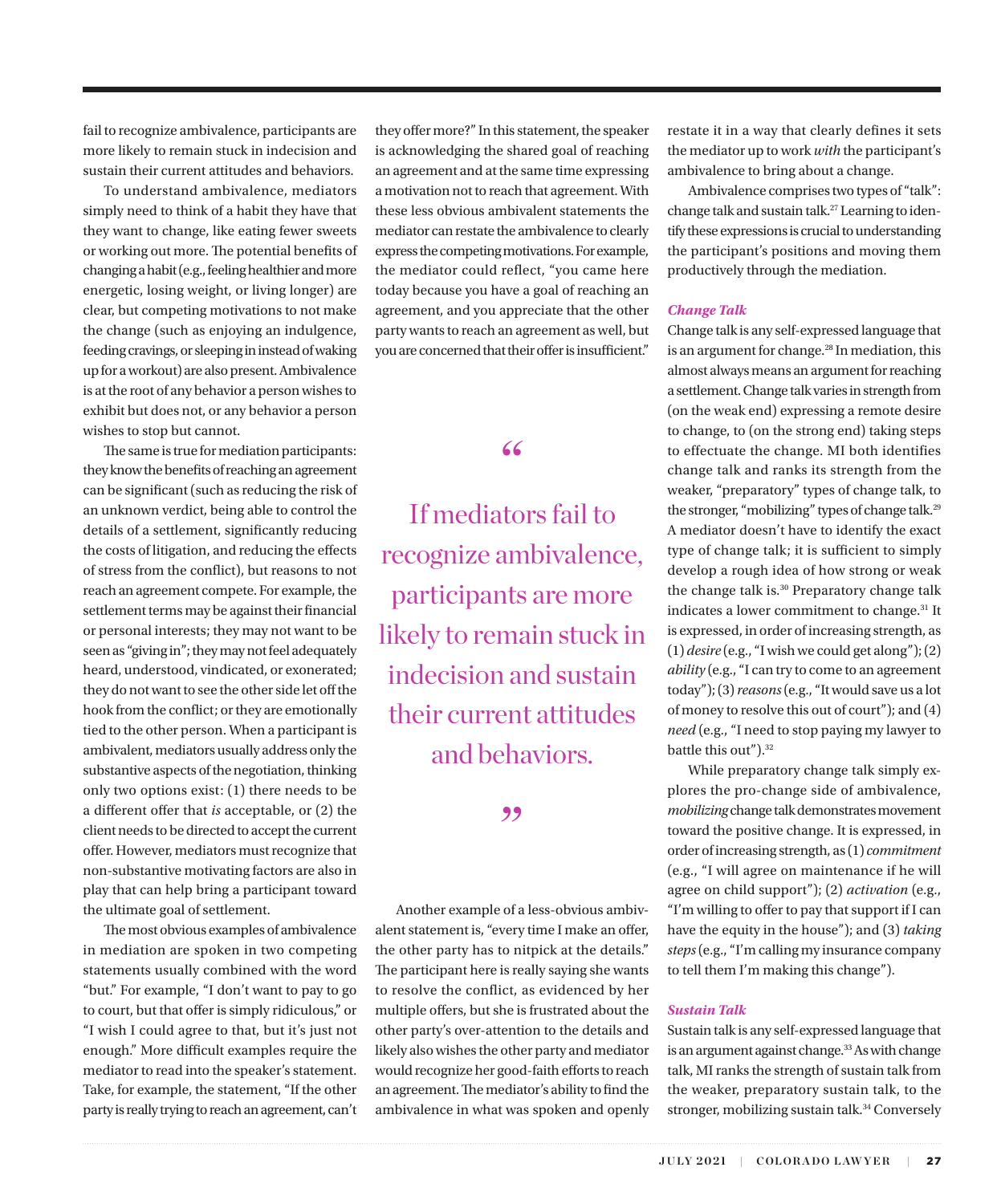<span id="page-4-0"></span>to change talk, the weaker the sustain talk, the more likely the change.

Examples of preparatory sustain talk, in increasing strength, are (1) *desire* (e.g., "I don't want to fight anymore"); (2) *ability* (e.g., "I've tried to come to an agreement with her, but she's being too difficult"); (3) *reasons* (e.g., "I'll get a lot more money in court"); and (4) *need* (e.g., "I need more money to live on than that").[35](#page-6-0)

Mobilizing sustain talk demonstrates action toward sustaining the status quo (avoiding the change). Examples of mobilizing sustain talk, in increasing strength, are (1) *commitment* (e.g., "I'm going to walk out"); (2) *activation* (e.g., "I'm prepared to go to court"); and (3) *taking steps* (e.g., "I'm throwing away the draft of the offer because it's so ridiculous").

# Resolving Ambivalence in the Direction of Change

Change talk and sustain talk are opposites, and the presence and strength of each predicts the ultimate likelihood that an attitude or behavioral change will take place.[36](#page-6-0) Both a predominance of sustain talk and an equal mix of change and sustain talk are associated with no ultimate change.[37](#page-6-0) Unsurprisingly, a predominance of change talk predicts subsequent behavioral change.<sup>[38](#page-6-0)</sup>

The participant's balance of change talk and sustain talk is substantially influenced by the mediator. Using MI, the mediator helps people move themselves forward through the natural process of resolving ambivalence in the direction of change. The goal is to elicit and strengthen change talk in relation to the presence and strength of sustain talk.

# Tools to Elicit and Strengthen Change Talk

MI offers a number of tools for eliciting and strengthening change talk. The most useful and common are open-ended questions (including scaling questions), affirmations, reflective listening statements, and summarizations (OARS).[39](#page-6-0) Because these techniques apply so broadly to any behavioral change, this section refers generically to the "listener" and "speaker." In the mediation context, the listener will almost

always be the mediator (but could also be an advocate or another player in a negotiation), and the speaker will almost always be the client (but could also be counsel, especially when counsel is actively directing the trajectory of the settlement).

# $66$

Using MI, the mediator helps people move themselves forward through the natural process of resolving ambivalence in the direction of change. The goal is to elicit and strengthen change talk in relation to the presence and strength of sustain talk.

"

# *Open-Ended and Scaling Questions*

The goal is to get the speaker to talk about all the positive arguments for change. Asking an open-ended question is a great segue to change talk. Typical open-ended questions begin with who, what, and why, but other phrases such as "tell me" and "I wonder" can usher the speaker into change talk as well. Some examples of eliciting change talk with open-ended questions

are, "tell me about the ways this agreement could work well for you," "tell me what the benefits would be to this proposal," and "I wonder what your ideas for how to bridge the gap between these positions might be."

The tone of the speaker's voice can make all the difference. If the listener maintains a nonjudgmental, curious tone while asking questions, the speaker can engage in change talk without feeling pressured or defensive. However, when an open-ended question is posed in such a way that makes the answer seem obvious or makes the speaker feel patronized (e.g., "why can't you just agree to this?"), all benefits of the open-ended question are lost.

Another form of an open-ended question to elicit and strengthen change talk is the scaling question, where the listener asks speakers to rate, on a scale from 0 to 10, their confidence in their ability to make a change and/or the importance to them of making the change; for example, "on a scale of 0 to 10, where 0 is not important at all and 10 is extremely important, how important is it to you to settle this matter out of court?["40](#page-6-0)

There are three potential categories of answers to scaling questions. In the first, the speaker gives a fairly high number, in which case the listener can affirm how important it is to the speaker and ask more about the reasons the speaker gave that high value. Second, the speaker may give a fairly low number of 1 through 4. In this case, the listener elicits change talk by asking, "why did you say 1 and not 0?" or "why did you say 4 and not 1?" The "why" question automatically prompts the speaker to focus on the importance of the change (this is why it is important to make 0, instead of 1, the lowest reading on the scale).

Third, the speaker may respond "zero." If this uncommon response is given, the listener must take a step back and assess whether he or she is trying to effectuate a change that the speaker does not in fact want. No ambiguity whatsoever indicates that the speaker does not desire a change; he or she only has argument to sustain. In this case the listener would no longer be guiding the client toward his or her desired change by moving in the direction of change. It is never the listener's role to force an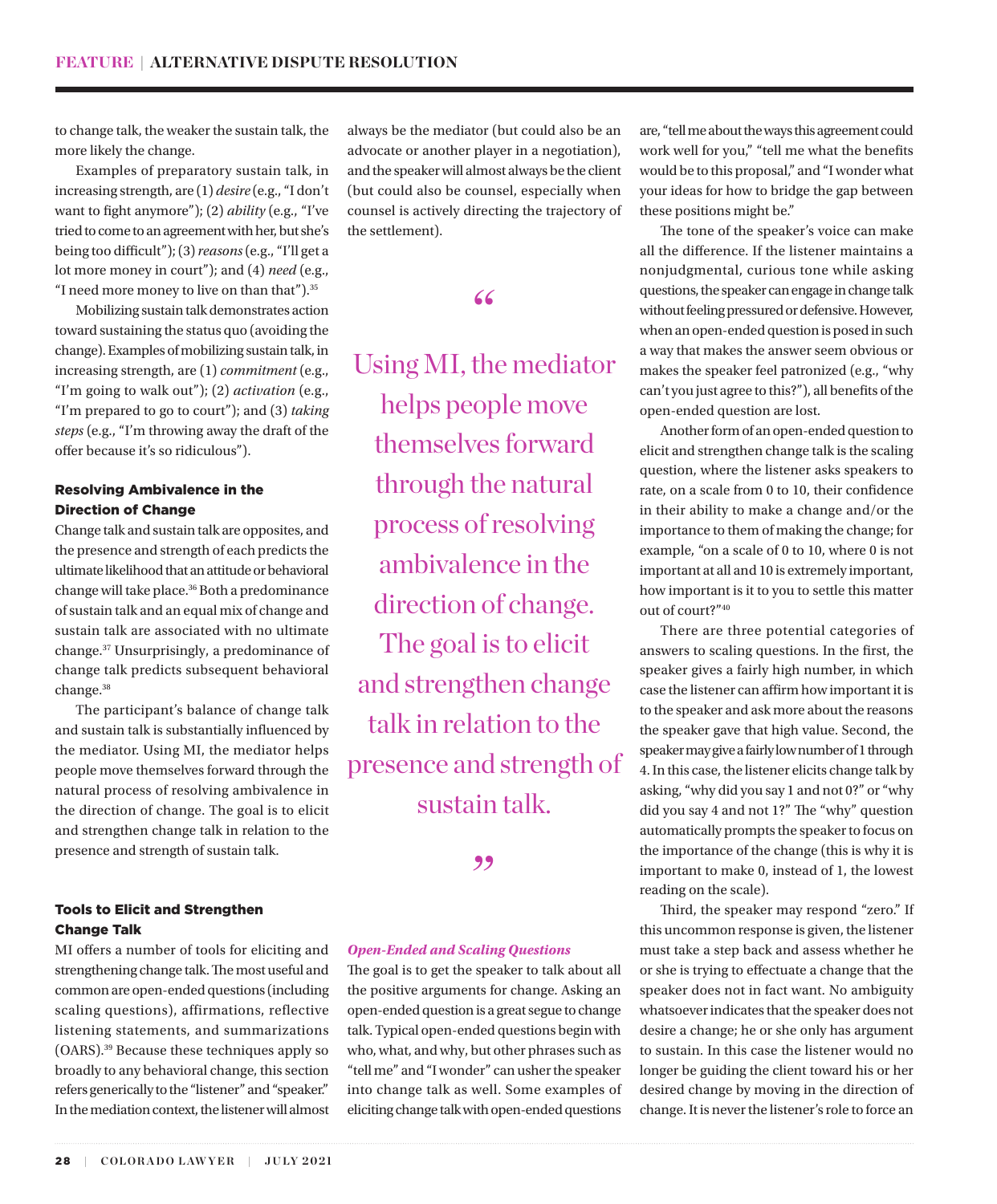<span id="page-5-0"></span>unwanted change or an unwanted agreement on the other person, so if the answer is "0," the only appropriate response is to stop trying to elicit change.

It is important to use scaling questions sparingly because their overuse comes across as overly clinical. However, used sparingly and strategically, scaling questions can be a powerful agent in bringing about change talk.

# *Affirmations*

The second important tool for a listener to elicit and strengthen change talk is the use of affirmations. The listener should seek every opportunity to affirm, appreciate, and reinforce the speaker's strengths and attributes, past successes, future hopes, struggles and desires, and current or past efforts to make improvements.

When formulating affirmations, the temptation is to use the word "I"; for example, "I'm impressed with the progress you've made so far," or "I can see you've worked really hard already." But when a listener says "I," the subject of the conversation becomes the listener, not the speaker, and the affirmation is therefore less empathetic to the speaker. The listener should instead try to use "you" language, such as "you've taken a big step today, and clearly have a lot of determination," or "you're doing a good job of focusing on coming to an agreement even though emotions are running high." When the listener affirms the speaker's efforts to focus on change, the speaker feels more freedom and encouragement to engage in change talk.

#### *Reflective Listening Statements*

Simply reflecting or repeating back to a speaker what he or she just said can considerably increase the speaker's trust in and overall experience with the listener.<sup>[41](#page-6-0)</sup> Reflections have the effect of encouraging the speaker to elaborate, amplify, confirm, or correct the speaker's statements back to the listener. A recent study found that when a doctor made reflective statements at appointments, the patient's satisfaction of the session increased significantly.<sup>[42](#page-6-0)</sup> Psychologists sometimes describe the effect of empathic listening as receiving a "psychological hug.["43](#page-6-0)

Reflective listening happens by stating back to the speaker the listener's perceived meaning.<sup>44</sup> In a reflective listening statement, the voice inflection turns down, instead of up, at the end, to ensure it's not a question (e.g., "you don't like that offer," versus "you don't like that offer?").<sup>[45](#page-6-0)</sup> The latter would create a closed-ended question rather than a reflective statement.

Reflective statements can start with phrases such as "so you feel . . .," "it sounds like you . . .," "so you . . .," "it seems to you that . . .," "you're wondering if  $\ldots$ ," or "you're feeling  $\ldots$ ," but reflective statements can also simply be a restatement back to the listener of what the speaker believes the listener is trying to convey. *Simple* reflective statements repeat an element of what the listener says, and *complex* reflective statements make a guess at the unspoken meaning or reflect an unspoken feeling[.46](#page-6-0) For example, if the speaker says, "I can't agree to this proposal; I'll be broke," the listener could respond with a simple reflection and say, "you don't want accept this offer because it's not enough money." Or the listener can guess at the unspoken feeling or need and say, "you're worried about providing for your family in the future." When taking a guess at the unspoken meaning or feeling, the listener should not be overly concerned about getting it wrong, because even when the listener's best guess at the unspoken feeling or meaning is not entirely accurate, the effectiveness of the reflection is not diminished[.47](#page-6-0) This is likely because the listener appreciates the empathic effort and is given an opportunity to explain more accurately what he or she is actually thinking or feeling.

## *Summarizations*

Summarizations can help check the listener's understanding of the speaker's accumulated statements, thereby setting the stage to make a change.[48](#page-6-0) Similar to reflections, summarizations restate the speaker's statements but go further by pulling together several things the listener has said[.49](#page-6-0) This communicates that the speaker remembers what has been said and wants to understand how everything fits together. For example, in a mediation that is going well, after hearing an unsuitable offer, a participant may become slightly derailed and vent their frustrations. A helpful summary statement in this case could be, "reaching an agreement today has been important to you, and your priorities in this negotiation have been A, B, and C. This most recent offer doesn't satisfy those priorities yet."

Summarizations are most effective when they pull out the most salient change talk and set the client up to come to an agreement. Summarizations also set the stage for new questions. In the previous example, the listener could then ask, "what are some creative counteroffers that could better address those priorities?"

# Conclusion

MI's techniques foster conflict resolution and are especially helpful in mediations. By using MI's directional style and its techniques of open-ended questions, affirmations, reflective listening, and summarizations, mediators can identify and resolve ambivalence and thus effectively guide participants to reach their goal of an agreement.



**Shannon A. R. Allen** is a founding partner at Anderson Allen LLC, with offices in Denver and Buena Vista, where she provides mediation services. Allen is a professional-level member

of the Mediation Association of Colorado and works with the Colorado Office of Dispute Resolution. She also trains attorneys, mediators, and mental health professionals across Colorado in effective communication for mediation and negotiation—shannon@andersonallen.com; (303) 801-1778.

**Coordinating Editor:** Marshall Snider, msniderarb@comcast.net

# **NOTES**

[1.](#page-1-0) Blankley et al., "Applying Motivational Interviewing to Parenting Act Mediation: The Promise of the Process," *Neb. Law.* 31 (Jan./ Feb. 2017).

[2](#page-1-0). Morris et al., "A randomized controlled trial comparing family mediation with and without motivational interviewing," 32(2) *J. of Family Psychology* 269 (2018).

[3.](#page-1-0) In more than 70 studies, MI has been demonstrated to enhance change in a wide range of problem behaviors. *Id.*

[4](#page-1-0). Grant, "The Science of Reasoning with Unreasonable People," *N.Y. Times* (Jan. 31, 2021), https://www.nytimes.com/2021/01/31/ opinion/change-someones-mind.html. [5.](#page-1-0) Morris et al., *supra* note 2.